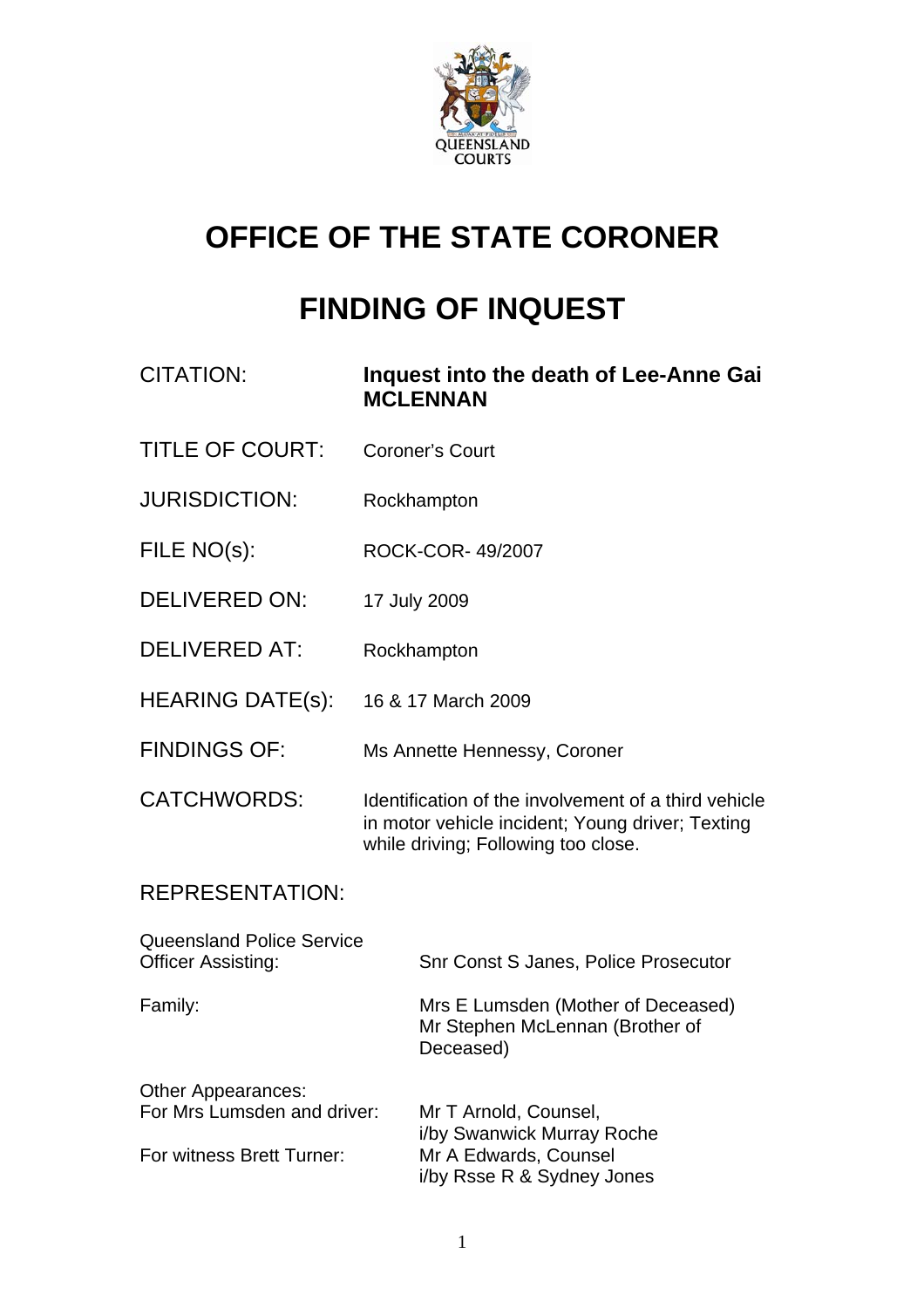These findings seek to explain, as far as possible, how this traffic incident occurred on 4<sup>th</sup> June 2007 at Gracemere, as a result of which Lee-Anne Gai McLennan died.

#### *THE CORONER'S JURISDICTION*

- 1. The coronial jurisdiction was enlivened in this case due to the death of Mrs McLennan falling within the category of "*a violent or otherwise unnatural death"* under the terms of s8(3)(b) of the Act. The matter was reported to a coroner in Rockhampton pursuant to s7(3) of the Act. The matter was later investigated and an Inquest held. A coroner has jurisdiction to investigate the death under Section 11(2), to inquire into the cause and the circumstances of a reportable death and an inquest can be held pursuant to s28.
- 2. A coroner is required under s45(2) of the Act when investigating a death, to find, if possible:
	- the identity of the deceased,
	- how, when and where the death occurred, and
	- what caused the death.
- 3. An Inquest is an inquiry into the death of a person and findings in relation to each of the matters referred to in section 45 are delivered by the Coroner. The focus of an Inquest is on discovering what happened, informing the family and the public as to how the death occurred, but not on attributing blame or liability to any particular person or entity.
- 4. The coroner also has a responsibility to examine the evidence with a view to reducing the likelihood of similar deaths. Section 46(1) of the Act, authorises a coroner to "*comment on anything connected with a death investigated at an inquest that relates to* – *(c) ways to prevent deaths from happening in similar circumstances in the future."* Further, the Act prohibits findings or comments including any statement that a person is guilty of an offence or civilly liable for something.
- 5. Due to the proceedings in a Coroner's court being by way of inquiry rather than trial, and being focused on fact finding rather than attributing guilt, the Act provides that the Court may inform itself in any appropriate way (section 37) and is not bound by the rules of evidence. The civil standard of proof, the balance of probabilities, is applied. All interested parties can be given leave to appear, examine witnesses and be heard in relation to the issues in order to ensure compliance with the rules of natural justice.
- 6. I will summarise the evidence in this matter. All of the evidence presented during the course of the Inquest, exhibits tendered and submissions made have been considered even though it may not be specifically commented upon.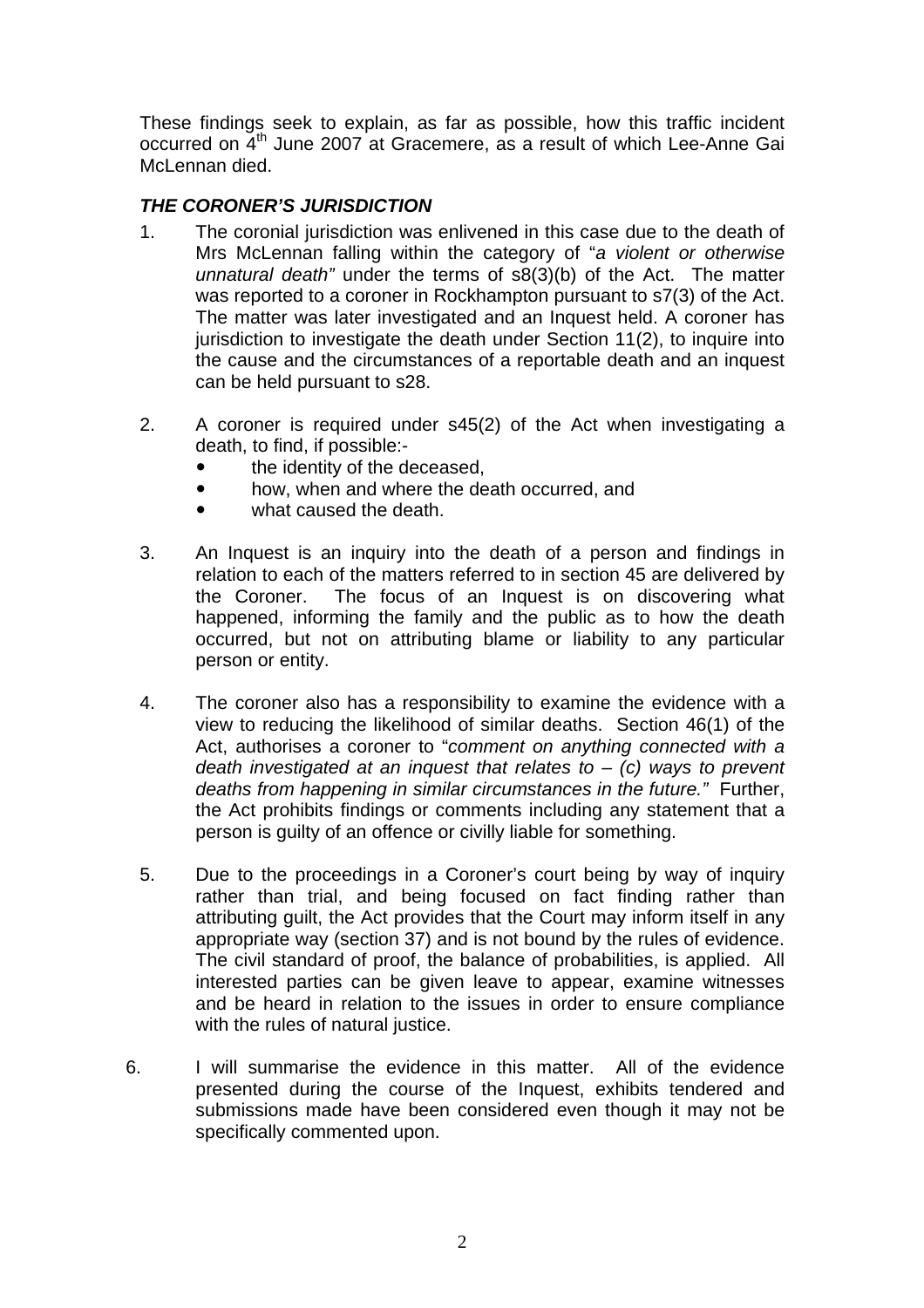7. The main issue was the potential involvement of a third vehicle in the incident.

### *THE EVIDENCE*

- 8. At about 1.25pm on the  $4<sup>th</sup>$  June 2007, a two vehicle traffic crash occurred on the Capricorn Highway, between the Yeppen roundabout and Gracemere. The incident occurred on the section of road in which overtaking lanes were situated about 1 kilometre west of the roundabout. Two vehicles were involved in the collision which was investigated by Sgt Ray Pimm of the Gracemere Police.
- 9. Helen Gledhill was driving a white Commodore station sedan. She was travelling towards Gracemere on the Capricorn Highway doing a speed of 100 kilometres per hour. Mrs McLennan was her front seat passenger. Ms Gledhill saw a green sedan approaching from the opposite direction with smoke coming off the wheels. A cloud of smoke surrounded the back of the car. The car was at an angle, heading for her side of the road. He didn't straighten up but kept coming across the lanes. Other vehicles were travelling towards Rockhampton in front and behind this vehicle. Ms Gledhill applied the brake as far as she could and braced for the collision. She was hoping that if she slowed enough then the car would go past her and off the road. The cars collided and her vehicle ended up facing the opposite direction. Both Ms Gledhill and Mrs McLennan were trapped in their seats. Ms Gledhill suffered serious injuries and was transported to hospital. Mrs McLennan died as a result of her injuries.
- 10. Brett Turner gave evidence following a section 39 direction. He was a young man and was unemployed at the time. On the day in question he had been at his home in Gracemere with his friend Paul Sebbens. They set off in their own vehicles separately from Mr Turner's house about 5 -10 minutes before the incident happened.
- 11. They were going to Rockhampton to look at items for Turner's new car. The car which Mr Turner was driving had only been owned by him for 3 days. He had held his P plates for a couple of months. Prior to owning this vehicle, he had driven his parents' 6 cylinder Falcon.
- 12. After leaving the house, Turner and Sebbens stopped at the intersection leading onto the highway. Shortly after turning onto the highway, Turner lost sight of Sebbens car ahead of him.
- 13. A couple of minutes prior to the accident, Mr Turner sent Mr Sebbens a text message to go to Allenstown. Mr Turner agreed that he could have been sending a text message on his phone around the time of the incident. He was receiving text messages between 1 and 1.30pm that day. One exchange that he can remember is with Paul Sebbens about the destination of their trip.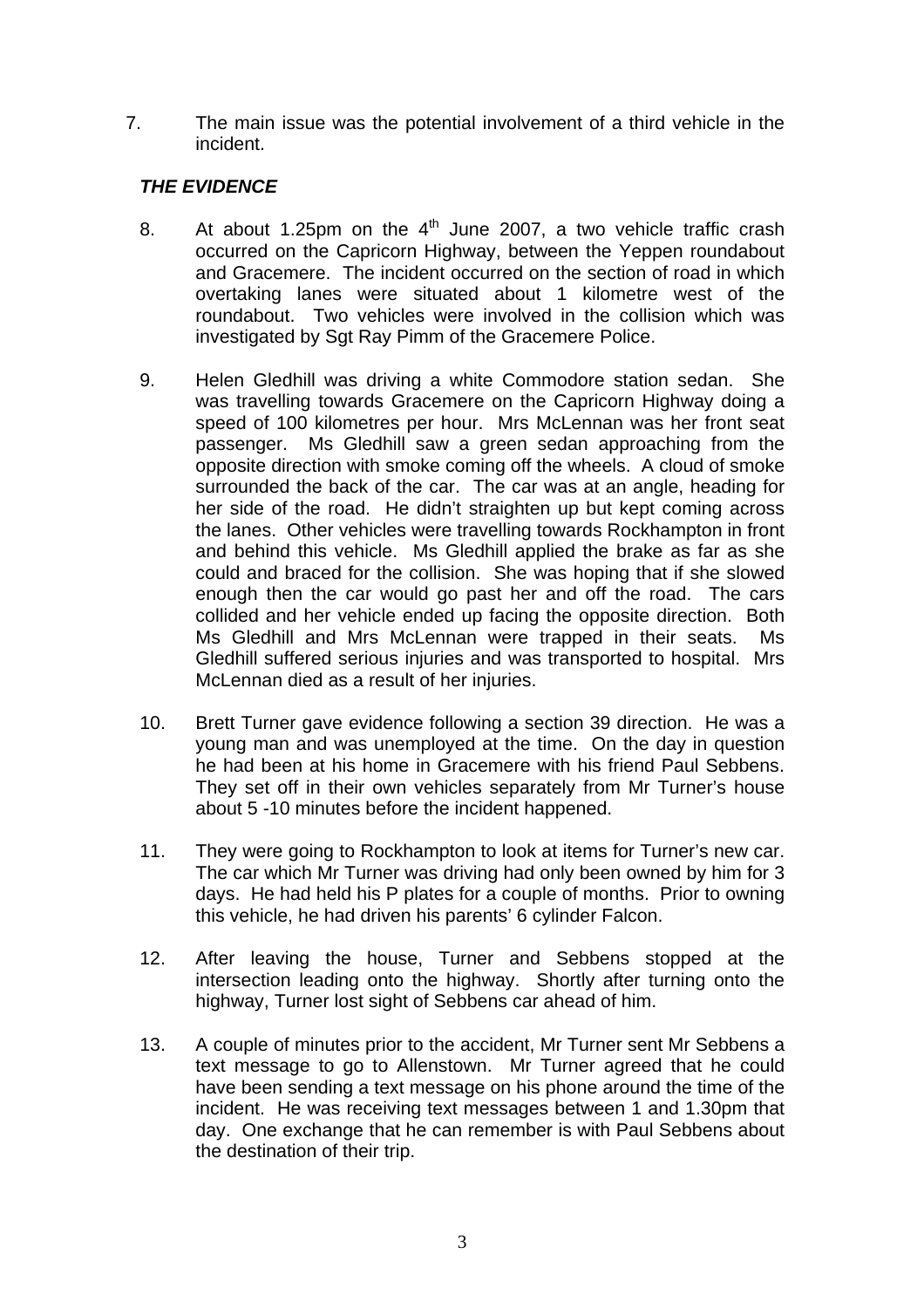- 14. Mr Turner was travelling at about 90 kilometres per hour in a line of traffic towards Rockhampton. About ½ way along the overtaking lane, Mr Turner moved into the overtaking lane and accelerated to 100 kilometres per hour. A car in front of him suddenly moved into the overtaking lane which Mr Turner would have hit if he did not slow down, and he braked. He did not think that he applied the brakes hard.
- 15. Mr Turner gave evidence that at the time that the vehicle pulled out in front of him, he was about 1 metre or less from it. He had been following the vehicle closely and doing about 90 kilometres per hour at the time. In evidence, he clarified this by stating that the distance between the vehicles narrowed to about a metre when the vehicle moved out. He did not think that the vehicle struck him.
- 16. The brakes on Turner's vehicle locked up and he slid across the road and was T-boned by another car. It all happened quickly and he said things were a bit of a blur. His car ended up off the road and people came to render assistance to him. Paul Sebbens came to his aid some time after the collision.
- 17. Mr Sebbens gave evidence that he was driving his white Holden Commodore and was a few cars ahead of Mr Turner. He received a text saying Allenstown. He did not reply to the message. He had his window down and when he was at the end of the overtaking lanes he heard a large sound. He looked back and saw Mr Turner's car going across the lanes. He went further up the road, turned around and came back to discover the accident had occurred.
- 18. During cross-examination, Mr Sebbens agreed that in the hour surrounding the accident, he had received and sent a total of 35 text messages with his girlfriend, some whilst driving. Some time after receiving the text from Mr Turner about Allenstown, he heard some screeching and looked out his half-open window to see the incident. He was at that time up to 300 metres from the incident and looking back along the road which he said had a curve in it. He returned to the scene and rang 000. However, he did not stay sufficiently long to speak to the Police. He did not mention the incident to his mother later that day or after and the Police did not become aware of his involvement until much later in the investigation.
- 19. It is doubtful that Mr Sebbens was able to hear and see the collision from the distance he says he was and it is very likely that he was in fact much closer to the incident but how close is not able to be established on the evidence.
- 20. Owen Murray is a refrigeration mechanic. He was driving 5-6 cars behind the green Commodore. He was doing 90-100 kilometres per hour and the green vehicle was about 40-50 metres ahead of him. He saw the green car in the overtaking lane. Mr Murray was in the left lane when the green car caught his eye. There was a full line of traffic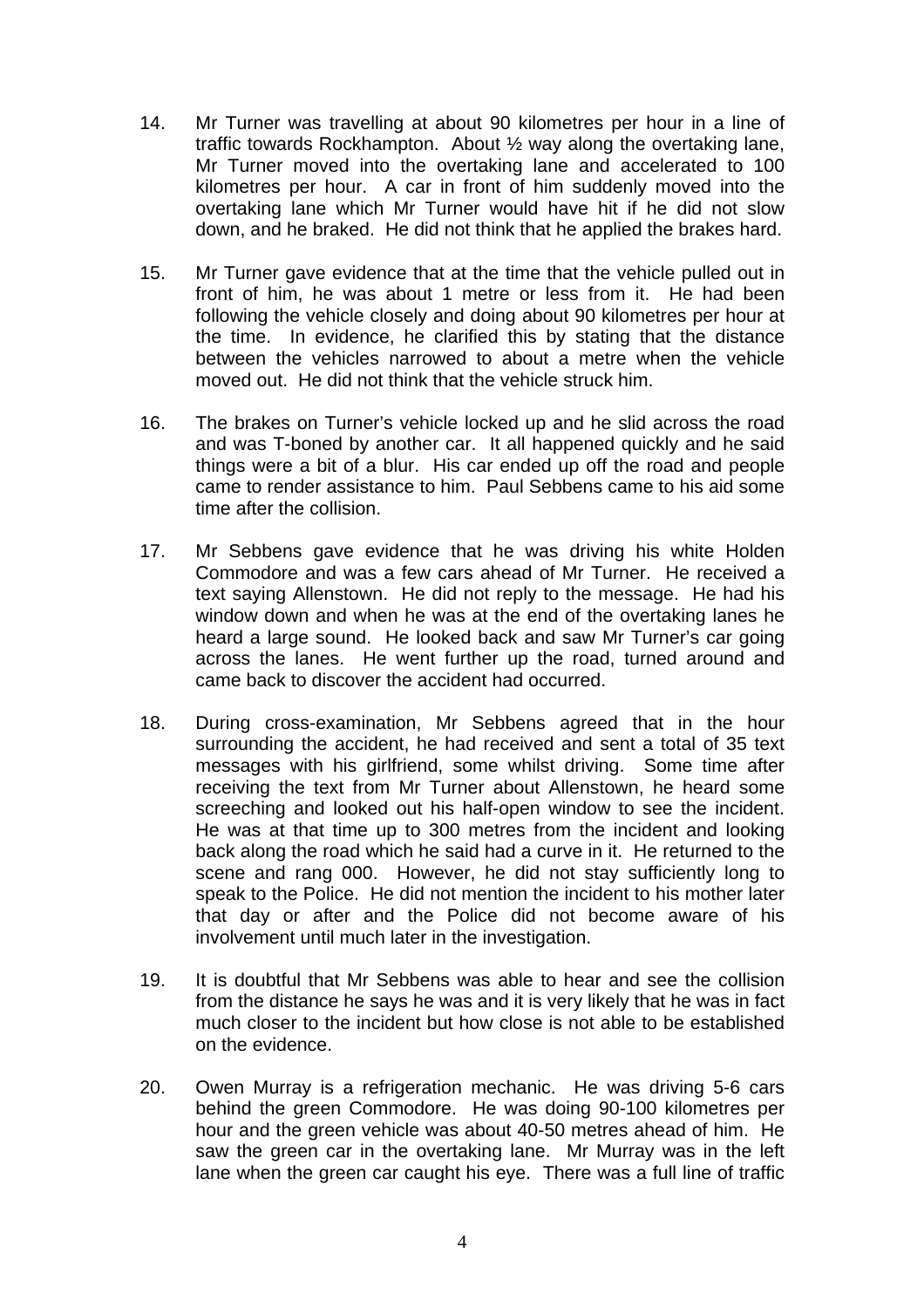in the left hand lane at the time. He saw smoke coming from the vehicle and it drifting sideways. He could not see anything that would have caused the green car to move. He slowed right down and heard the collision. He went to the accident site and saw the driver of the green car walking around.

- 21. Mr Murray presented himself at the Police Station following the incident in order to provide a statement as he was not spoken to by Police at the scene. Mr Murray stated that other cars stopped but left before the Police arrived at the scene.
- 22. Mr Terry Bridgeman was also a witness to the incident. He gave evidence that he was driving a truck in the course of his employment west along the Capricorn Highway at the time of the incident. He commented that the area is often busy with four lanes of traffic. Mr Bridgeman had come around the Yeppen roundabout and saw a cloud of dust coming off the road up ahead. He could see the cars after the collision. He pulled up at the scene and half blocked the road with his truck for safety of those there. There were a number of people on their phones, he presumed ringing emergency services. He assisted by picking up bits broken off the white car and throwing it off the road so other vehicles would not run over it. Mr Bridgeman then attended to Mrs McLennan and was unable to locate a pulse. Ms Gledhill was trapped in the drivers' seat at the time and had to wait for emergency services to remove her.
- 23. The driver of the green vehicle was hobbling around holding his knee and swearing. He appeared to be distressed. Mr Bridgeman heard the driver of the green vehicle say to his mate (who arrived shortly after) that he thought he had made it. Mr Bridgeman left his contact details with Police but was not requested to provide a statement until after a year later.
- 24. An issue had arisen as to which friends attended on Mr Turner immediately following the accident. Mr Bridgeman clearly saw a fellow (presumably Mr Sebbens) and a girl with whom he was very friendly. Police were unable to confirm that another person was with Sebbens.
- 25. Sgt Pimm is a part time Traffic Accident Investigation Squad officer (TAIS), having completed the Advanced Crash Investigation course. He has attended hundreds of traffic accidents and a number of fatal incidents.
- 26. Sgt Pimm attended the scene at 2pm. A white Holden Commodore station wagon was situated on the westbound lanes facing Rockhampton with extensive damage to the front section. Mrs McLennan was in the front passenger seat of the vehicle. She was deceased. She was wearing a seat belt. A green Holden Commodore sedan was situated in the grass area off the southern side of the highway with extensive damage to the left side.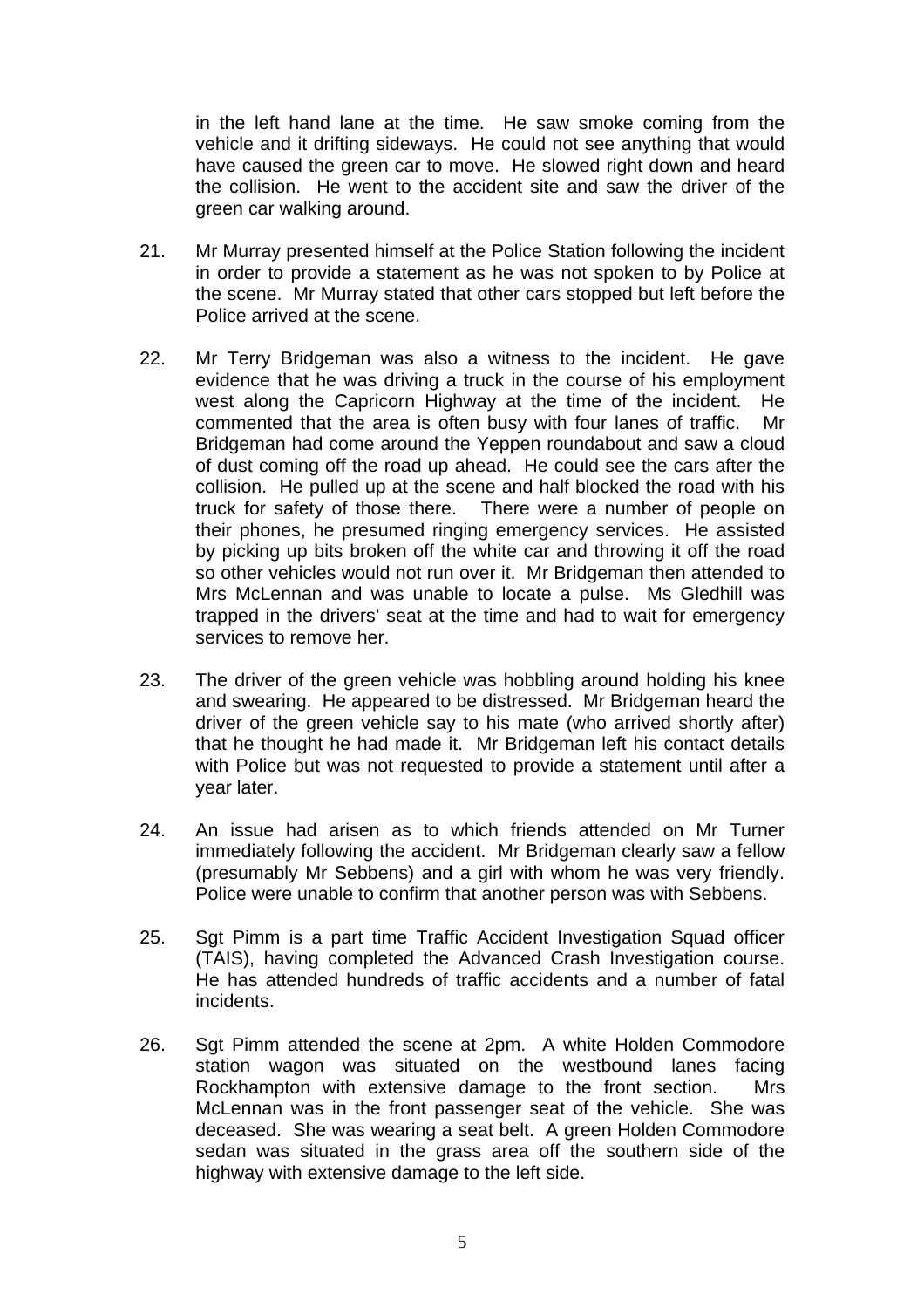- 27. After ensuring that the injured were attended to, Sgt Pimm investigated the incident and eventually reported to the Coroner.
- 28. Mr Turner was spoken to by Police. He was closely questioned regarding a description of the vehicle which pulled out in front of him. In the first interview after the accident, he told Police that he could not say what type of vehicle it was. Months later in September, he was again interviewed and stated that a sedan and a van and another vehicle were in front of him at the time. He was able to nominate offwhite or beige as the colour of the vehicle. In the insurance form completed by Mr Turner in November regarding the incident, he stated that the vehicle which pulled out was a sedan – a Commodore VN or VR model.
- 29. Mr Turner was completely unable to give a credible explanation for his inability to inform the Police of the details he provided in the insurance report. His knowledge of car models was shown in court and he was particularly aware of Commodore vehicles. The position he ended up adopting was that he remembered the details of the vehicle after the September interview but didn't think to inform the Police.
- 30. During evidence, Mr Turner refuted the proposition that the car that pulled out in front of him was Mr Sebbens' car but that he was further up the road at the time. He stated that he "would have remembered" if it was Sebbens' car.
- 31. In short, I have significant difficulty in giving credit to the version of Mr Turner. It is clear that he has been hedging his bets in relation to the information he has been letting out regarding the other vehicle throughout the investigation and Inquest. The resultant position is that there is no credible evidence as to the description of the other vehicle potentially involved in the incident. I consider that Sqt Pimm has fully investigated every piece of information in this regard, including after the Inquest, unfortunately to no avail.
- 32. Sgt Tullouch was at the time of the investigation the Senior Collision Analyst for the Police. Sgt Pimm sought his opinion on the cause of the collision. Following the objective analysis of the information gathered by Sgt Pimm, Sgt Tullouch turned his mind to the three scenarios that Sgt Pimm postulated as to the likely cause of the incident in his report.
- 33. Sgt Tullouch agreed with one of those scenarios which was that a white vehicle had pulled out in front of Mr Turner on the divided highway, collided with the front of Turner's vehicle and then failed to stop. Given the damage with the deposit of white paint on the front passenger side of Turner's vehicle, it was not surprising that no debris was located on the road from that very brief collision or side swipe. It was impossible to say from the evidence whether the collision would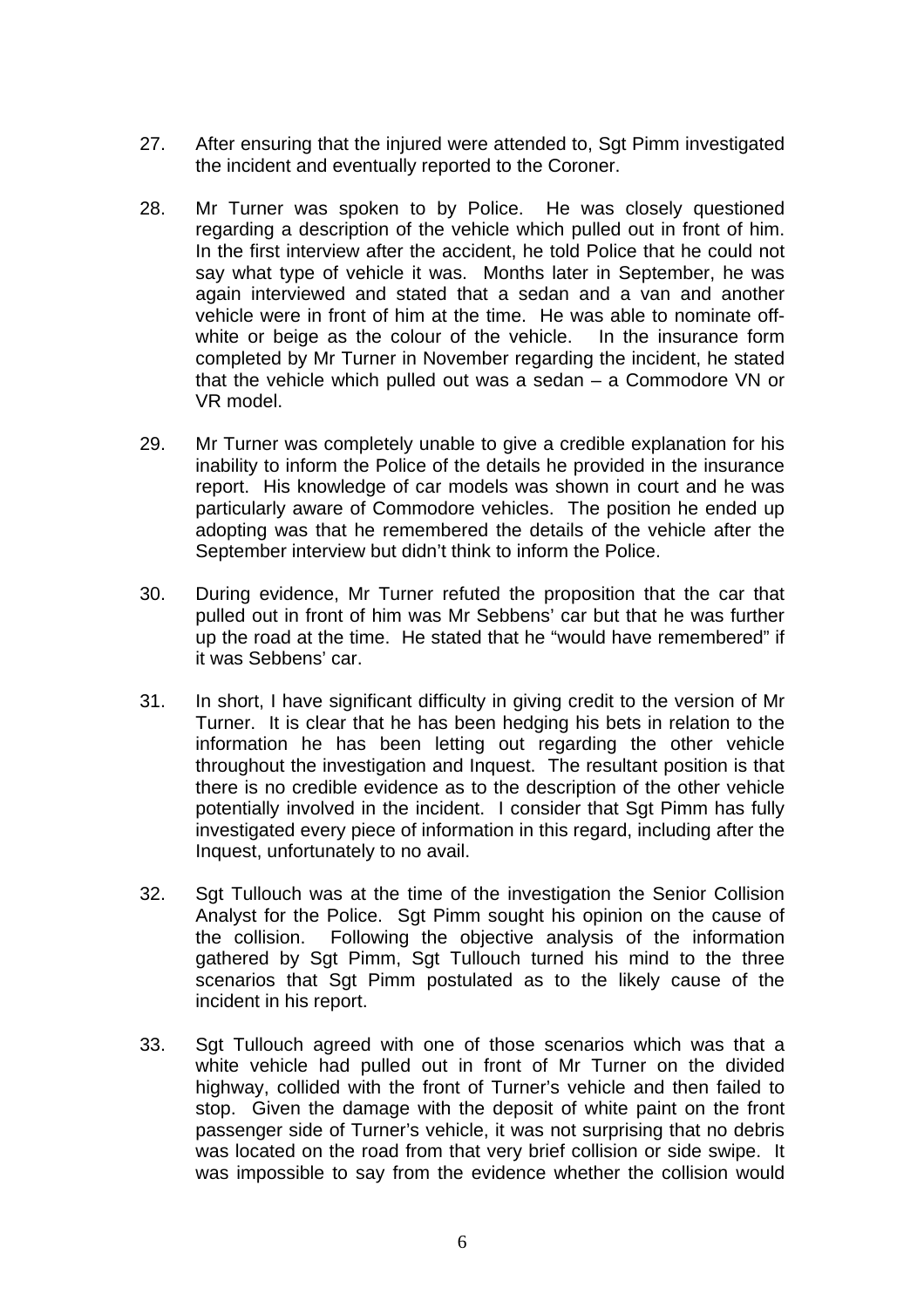have adversely affected the handling of the white vehicle and if so to what extent. The paint deposits indicated a very quick contact between the two vehicles. It was not possible in Sgt Tullouch's view that the damage spoken of here occurred in the collision with Ms Gledhill's vehicle. Mr Turner confirmed that there was no damage to his vehicle prior to the incident.

34. Further Sgt Tullouch stated that in the circumstances of the collision with the white vehicle (evident from the paint marks on the green vehicle and the skid marks on the road surface), minimal braking would have caused the wheels to lock up and skid. Mr Turner had described a shuddering in the vehicle which he thought was a brake problem but Sgt Tullouch stated that he was describing the actions the car would have undergone during the side swipe with the white vehicle. The skid and brake lock of the green vehicle after the side swipe was unrecoverable given extent of the rotation of the vehicle. The vehicle was, in effect, from that point out of control.

#### **Findings**

- 35. Sgt Pimm conducted a detailed investigation and was very responsive to following through on further information as it came to hand. His work on the matter was thorough and it is a shame that he was not afforded better co-operation and assistance by members of the public in this matter. With more information from other road users on the day the exact circumstances of the incident could have become known, particularly the identity of the other vehicle involved in the side swipe of Turner's car. Sgt Pimm wisely sought opinion from the Senior Collision Analyst in order to ascertain the mechanics of the collision. That evidence was very important in establishing how the incident occurred. However, I am sure that the identification of the third vehicle would have answered outstanding questions for the family of Mrs McLennan.
- 36. There are a number of causes of the collision in my view which I am satisfied are established on the evidence. They include:
	- (i) Mr Turner's pre-occupation with the outcome of journey including travelling in convoy with his friend;
	- (ii) Mr Turner's texting to his friend about their destination shortly before the incident;
	- (iii) Mr Turner travelling too close to traffic in front of him when on the overtaking section of the roadway, causing the side swipe incident which contributed to him losing control of the vehicle.
- 37. It has been suggested to me by the family of Mrs McLennan that there should be concerns about Mr Turner, as a young driver, driving the vehicle he was on this day. Whilst I agree with that concern, the evidence suggests that his driving skills as opposed to the vehicle are more of a concern. For instance, there is no suggestion of speed but rather travelling too close is the problem here.